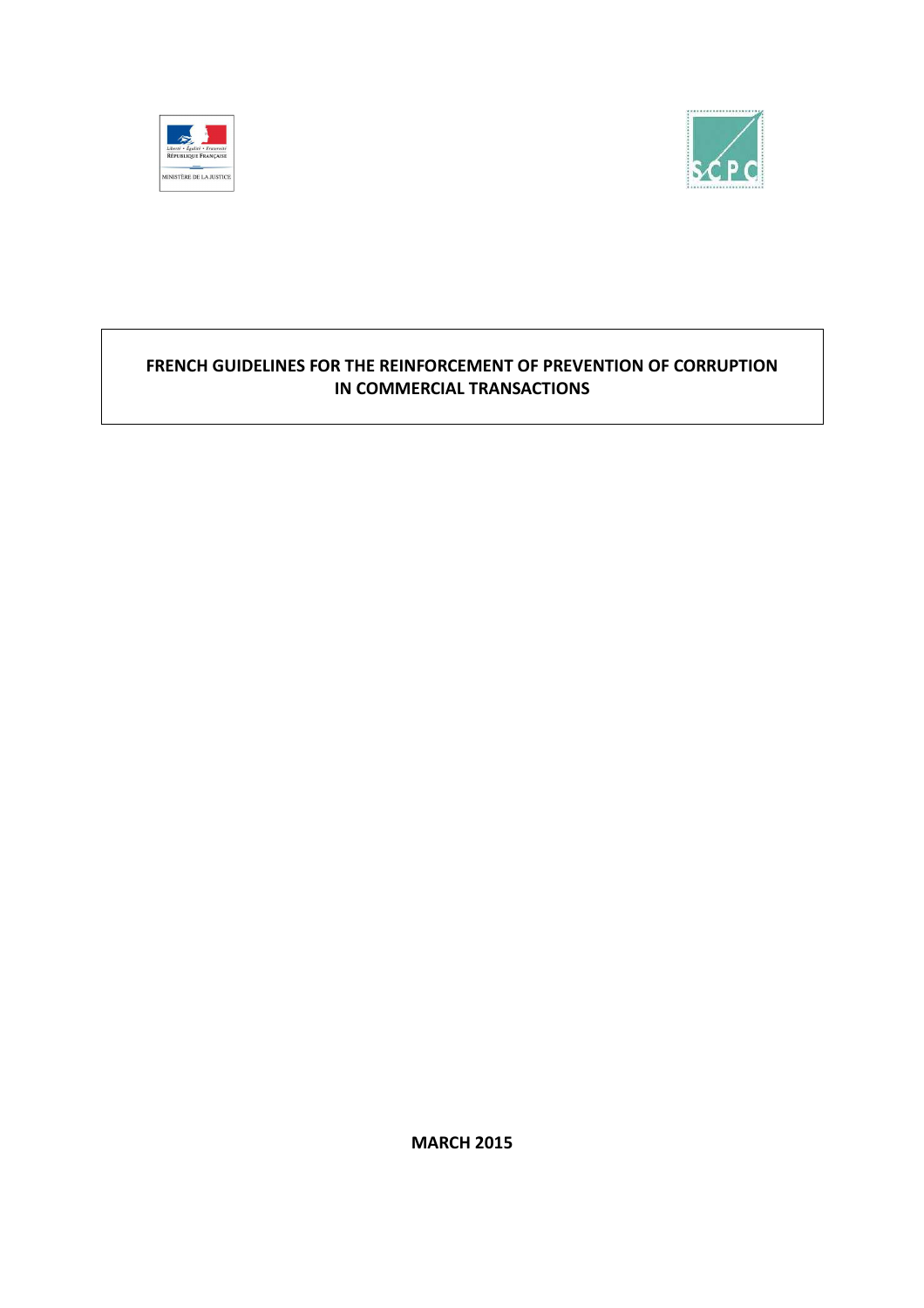In France there is currently no legal requirement for businesses, regardless of their size, to adopt internal measures to prevent corruption, unlike what exists in many countries and in other fields, such as workplace health and safety, where companies have a best endeavours obligation in France.

Yet the adoption in an increasing number of country of regulations on combating corruption with extraterritorial reach means that those countries are now capable of prosecuting foreign companies, including French companies, for acts of corruption committed anywhere in the world, sometimes even penalizing the mere lack of prevention.

At the same time, certain French businesses are gradually establishing ethical and compliance programmes to improve prevention of the corruption risk in their commercial transactions, often on the basis of principles and guidelines produced by international bodies or foreign legislations.

That is why, in the framework of its general corruption risk prevention role, the Central Service for the Prevention of Corruption (SCPC, *Service Central de Prévention de la Corruption*) has decided to provide businesses of all sizes with a tool to help them implement and develop effective policies to prevent corruption.

These guidelines to prevent corruption have been drawn up by the SCPC in collaboration with the main ministries concerned (Justice, Foreign Affairs and International Development, Finances and Public Accounts) and following wide consultation with the main stakeholders of the sector (private sector and public authorities). They meet the highest international anti-corruption standards and are aimed at French companies and other organizations (economic interest groupings, other groups, etc.) carrying out commercial transactions, with the aim of establishing compliance systems to prevent corruption in their commercial transactions and ensure their effectiveness. The guidelines are also aimed at professional organizations which assist businesses in their efforts.

These guidelines are flexible and can be adapted by organizations, especially small, medium- and intermediate-sized enterprises on the basis of their specific characteristics (size, legal form, sector of activity, geographical area, etc.).

The aim of the guidelines is to provide recommendations, that are not legally binding, for organizations drawing up their own compliance programmes to prevent and detect corruption at both national and transnational levels. They come with five annexes including a glossary of terminology, corruption offences, practical advice, major normative references and a list of the organizations consulted.

These guidelines for the prevention of corruption are freely available on the website: http://www.justice.gouv.fr/le-ministere-de-la-justice-10017/service-central-de-prevention-de-lacorruption-12312/

> François Badie Head of the Central Service for the Prevention of Corruption (SCPC)

> > 25 March 2015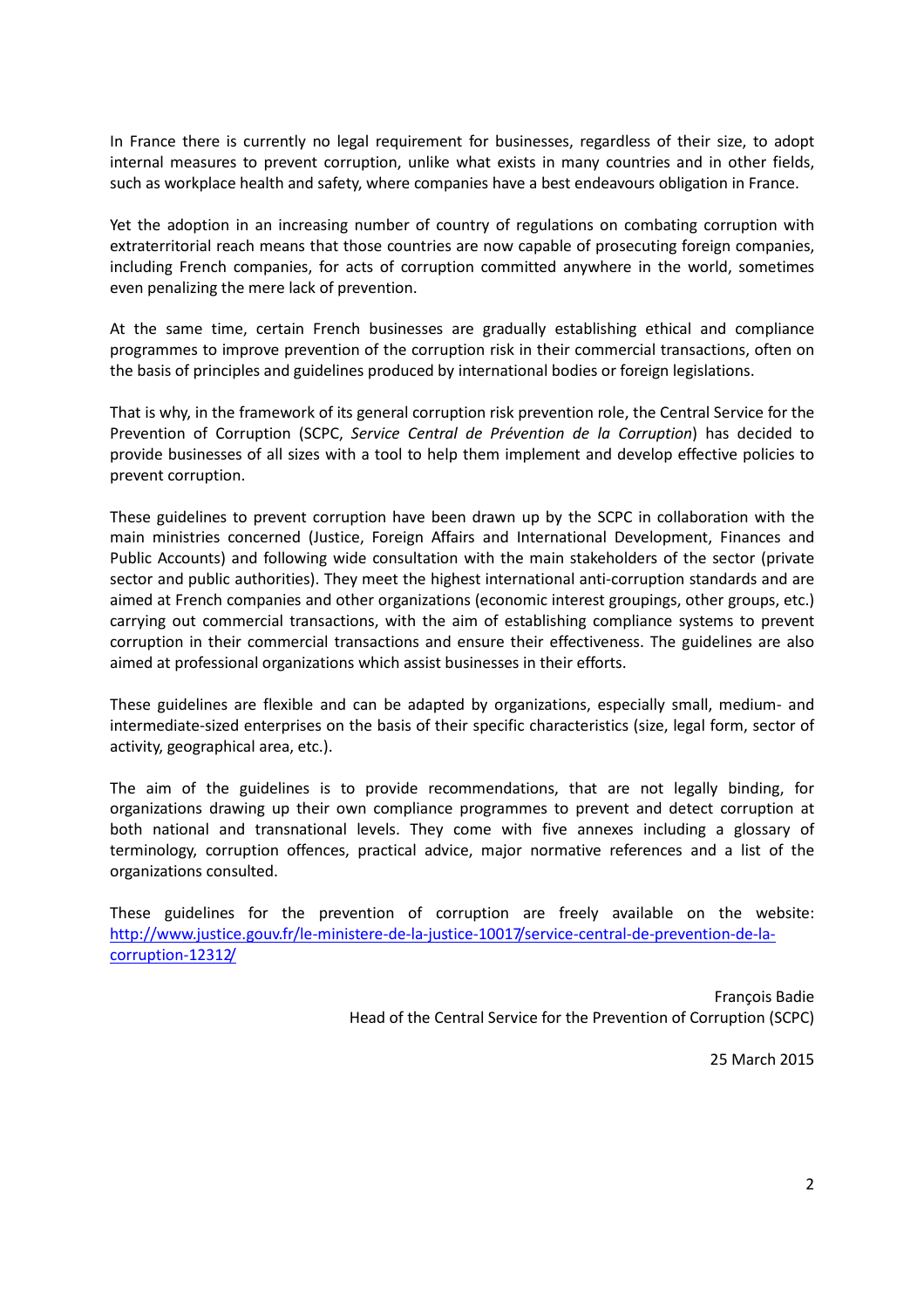### I- **THE PURPOSE OF THESE GUIDELINES**

### Whereas:

- 1- corruption in national and international commercial transactions<sup>1</sup> affects good governance and sustainable economic development and distorts competition, above and beyond the serious moral and political concerns it raises;
- 2- there is an increased legal and financial risk resulting from enhancement of French legislation;
- 3- France has ratified anti-corruption conventions, and foreign anti-corruption laws with extraterritorial reach are increasingly being adopted;
- 4- multilateral development banks require more and more prior demonstration of anticorruption compliance from their candidates for financing, through the existence of specific procedures that are effectively implemented;
- 5- the responsibility for combating corruption in the framework of commercial transactions is incumbent upon governments that must, each within their own competence, implement the international anti-corruption conventions they have signed and transpose them into internal law;
- 6- efforts are being made by businesses, employers federations and trade unions, as well as by non-governmental organizations specialized in combating corruption;
- 7- all progress in this area requires combined and simultaneous efforts from public authorities and economic stakeholders, including in the private sector;

The Central Service for the Prevention of Corruption (SCPC) recommends to organizations<sup>2</sup> of all sizes that they put in place an effective policy to prevent corruption that is suited to their specific risks. To that end, they may usefully draw upon the guidelines developed below.

 $\overline{\phantom{a}}$ 

 $1$  See Annex 1 – Glossary

<sup>2</sup> *Ibid.*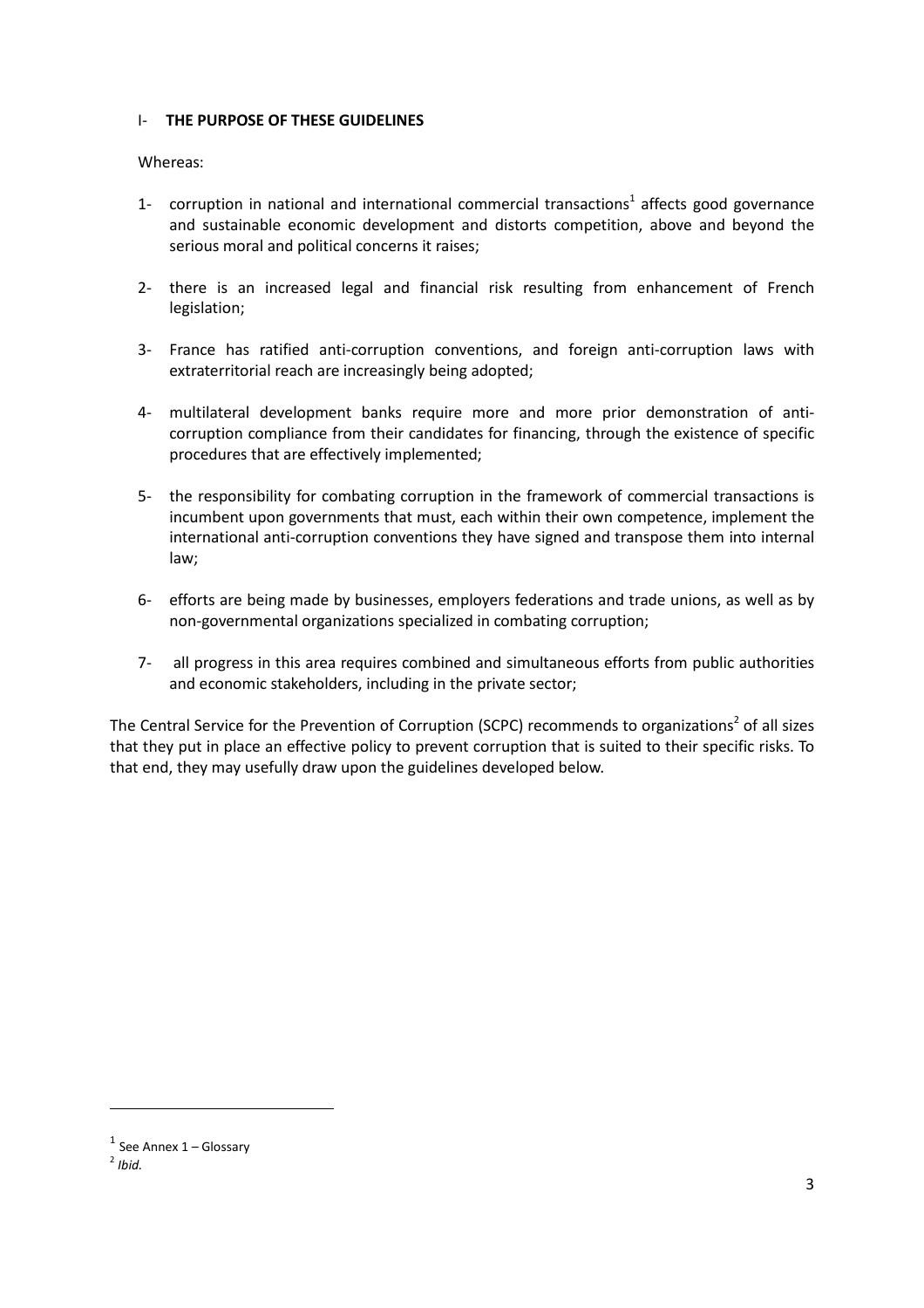# **II- THE GUIDELINES**

The French Guidelines are based around the six following principles:

# **1- Management commitment at the highest level**

Management commitment<sup>3</sup> is the prerequisite for the implementation of other measures to prevent corruption. It is therefore essential for management at the highest level to tolerate no such acts ("zero tolerance"). That commitment needs to be explicitly supported by the organization and made known to all staff. $4$ 

It also needs to be implemented at every level of the organization and with third parties.<sup>5</sup>

# **2- Risk assessment**

An initial assessment and chart<sup>6</sup> of the corruption risks the organization may be exposed to in relation to its activities or, potentially, the activities of its component parts (subsidiary, representation office, etc.) should be carried out in order to ensure that the compliance procedures that are put in place are suitable and proportionate to the identified risks.

That means managers need to have sufficient information on the various risks in order to relevantly draw up and validate the organization's corruption prevention policy.<sup>7</sup>

The risk assessment needs to be documented and updated on a regular basis. It should result in sufficient allocation of the organization's financial and human resources to be dedicated to combating corruption on the basis of the identified risks.

# **3- Setting up an anti-corruption compliance programme**

In concrete terms, management commitment should lead to the establishment within the organization of an anti-corruption compliance programme, involving a reference document, the identification of a compliance officer<sup>8</sup> and procedures applied to all functions within the organization that are exposed or concerned (as identified by the risk assessment), as well as the implementation of an internal whistle-blowing system.

The programme should be supported by adequate sanctions and training policies for staff.

 $\overline{\phantom{a}}$ 

 $3$  See Annex 1 – Glossary

<sup>4</sup> See Annex 3 – Practical advice

<sup>&</sup>lt;sup>5</sup> See Annex 1 – Glossary

<sup>6</sup> *Ibid.*

<sup>7</sup> See Annex 3 – Practical advice

<sup>&</sup>lt;sup>8</sup> See Annex 1 – Glossary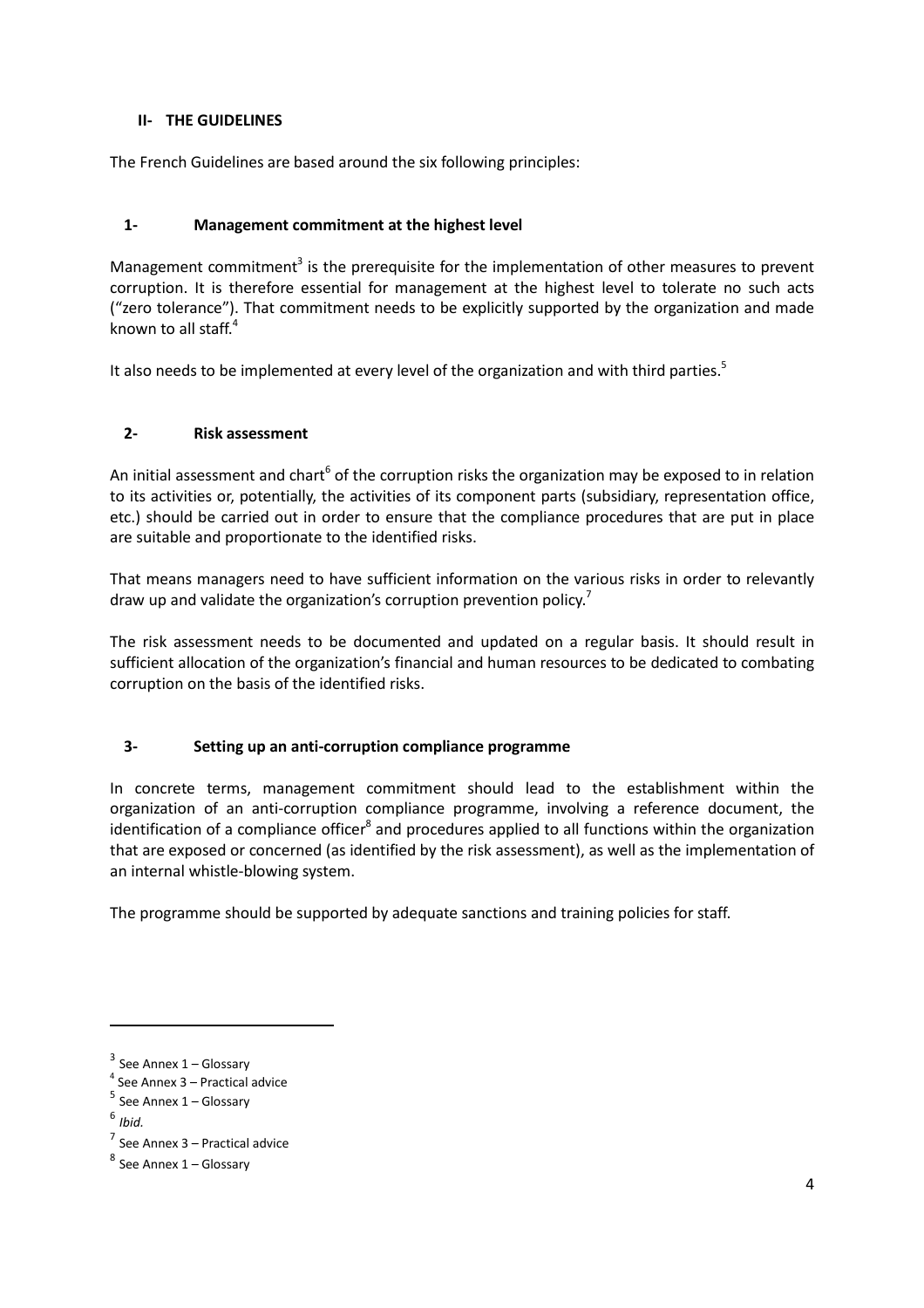# a) Drafting of a reference document

This reference document (code of conduct, integrity guide, ethical charter, or any other appropriate internal document ) is the common foundation of the values to which the organization adheres and needs to emphasize the importance attached to preventing corruption.<sup>9</sup> It allows the dissemination of a culture of integrity. In operational terms, its implementation comes within the framework of an applicable and enforceable<sup>10</sup> anti-corruption compliance programme at every internal level and, externally, with all entities over which the organization has effective control.<sup>11</sup>

# b) Designation of a compliance officer

The compliance officer, a physical person or, depending on the size of the organization, a compliance department, is responsible for ensuring that the organization's compliance programme is implemented and for dealing with staff queries concerning potential or actual corruption issues, both at prevention and response level.

The compliance officer should have a high rank in the organization's hierarchy and have the real independence, resources and internal relays<sup>12</sup> required to fulfil his/her mission impartially. He/She should report at the highest level. $^{13}$ 

The compliance officer's roles include:

- determining and defining the arrangements for implementation of the policy to prevent and combat corruption;
- ensuring the deployment of prevention measures and compliance with them;
- if necessary, organizing investigative procedures in the event of suspicions.

He/She is responsible for reporting on the implementation of the policy and provide operational advice to directors, executives and employees concerning how the organization's compliance programme is implemented. He/She also be the point of contact for commercial partners as regards these issues.

- c) Designing procedures
- α/. Inclusion of an anti-corruption clause into commercial contracts

Whatever the size of the organization, the general goal of including an anti-corruption clause into commercial contracts is to provide the parties with a contractual provision implementing obligation of means for the prevention of any act of corruption in all phases of the contract's completion.<sup>14</sup>

<sup>&</sup>lt;sup>9</sup> See Annex 3 – Practical advice

<sup>10</sup> *Ibid.*

 $11$  See Annex  $1$  – Glossary

<sup>&</sup>lt;sup>12</sup> In large organizations, a local or sectoral champion should be designated in each operational entity. The group champion should draw on that network.

<sup>&</sup>lt;sup>13</sup> Depending on the size of the organization, the champion should report to the person criminally liable for the organization or their delegate, or to a dedicated collegial body whose role and hierarchical link to the champion is defined in advance.

<sup>14</sup> See Annex 3 – Practical advice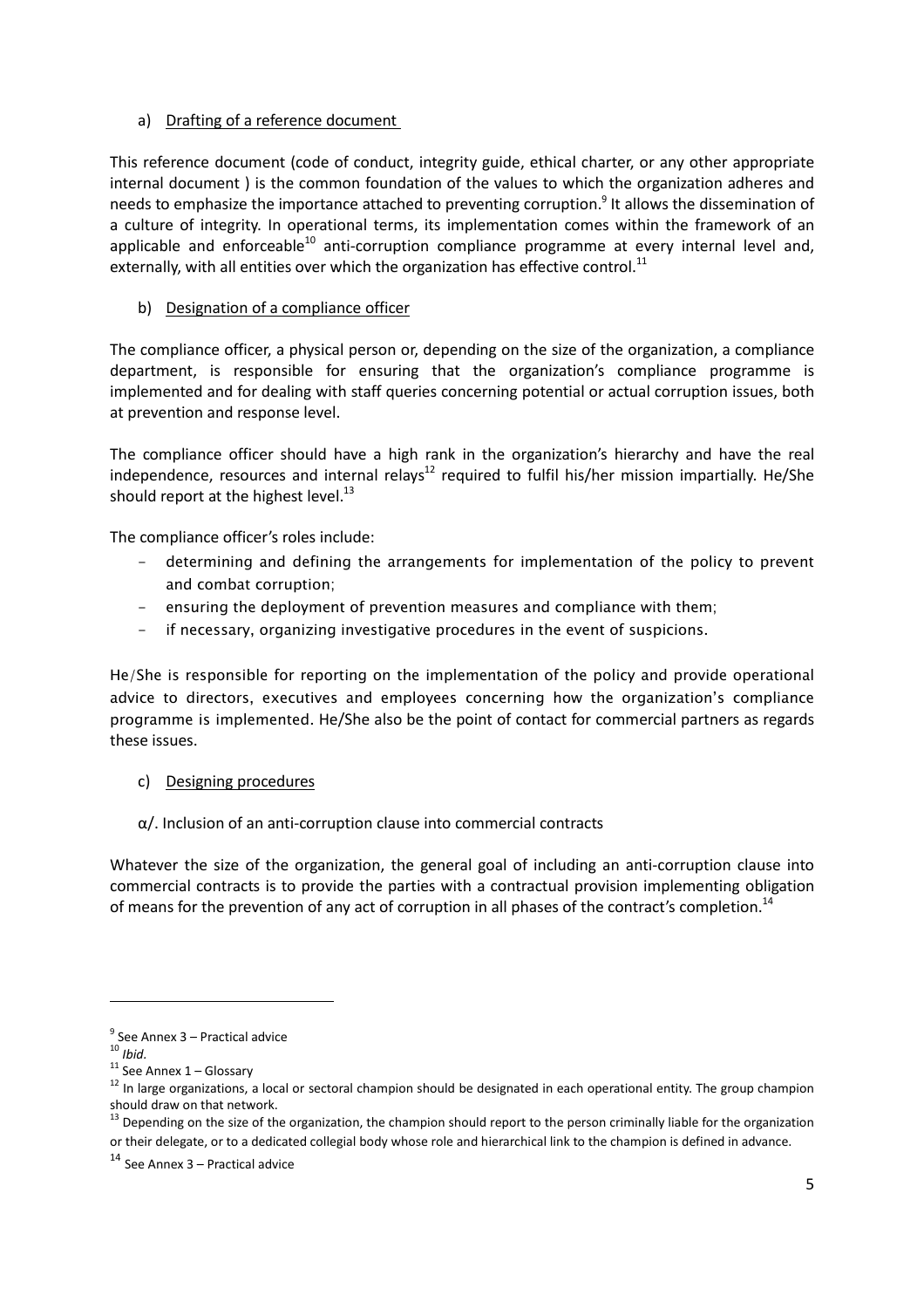Failure to comply with this clause could be evoked as a means of defence by the organization in the event of allegations by an authority or even, where no corrective action is possible, as a grounds to suspend or terminate the contract.

β/. Designing procedures suited to the risks identified.

Operational measures, determined both in organizational and operational terms, help prevent or correct risks that are identified in advance. $^{15}$ 

γ/. Due diligence as regards third parties

In order to avoid entering into business relation with third parties<sup>16</sup> that could resort to corruption,<sup>17</sup> the organization should take appropriate preventive steps.

The aim is to know about the third party in detail. The organization should adapt the various degrees and forms of vigilance that are possible based on assessment of the risk posed by each third party.

d) Setting up an internal whistle-blowing mechanism

This mechanism<sup>18</sup> should be adapted to the size of the organization. It aims to collect any reports and ensure adequate protection of employees who report illegal or risky behaviour or situations.

It is designed in accordance with labour law and, where necessary, with obligations to declare to the French National Commission on Data Processing and Liberties (CNIL) $<sup>19</sup>$  and with local regulations</sup> abroad.

The mechanism, whose scope must be clearly defined, should enable:

- confidential reports;
- protection of directors, executives, employees and, where necessary, commercial partners:
- who do not wish to infringe deontological and professional standards upon instructions or under the pressure of their superiors;
- who, in good faith and on the basis of reasonable suspicion, wish to report breaches of the law or deontological or professional standards taking place within the organization;
- taking of appropriate measures based on such reports.

The internal whistle-blowing mechanism may, as necessary, be open to third parties; indeed, as such parties, unlike employees, do not enjoy the legal protection of whistle-blowers, the organization may provide for the protection of the third party in a contractual framework.

l

 $15$  See Annex 3 – Practical advice

 $16$  See Annex  $1 -$  Glossary

 $17$  See Annex 3 – Practical advice

 $18$  See Annex 1 – Glossary

 $19$  See Annex 3 – Practical advice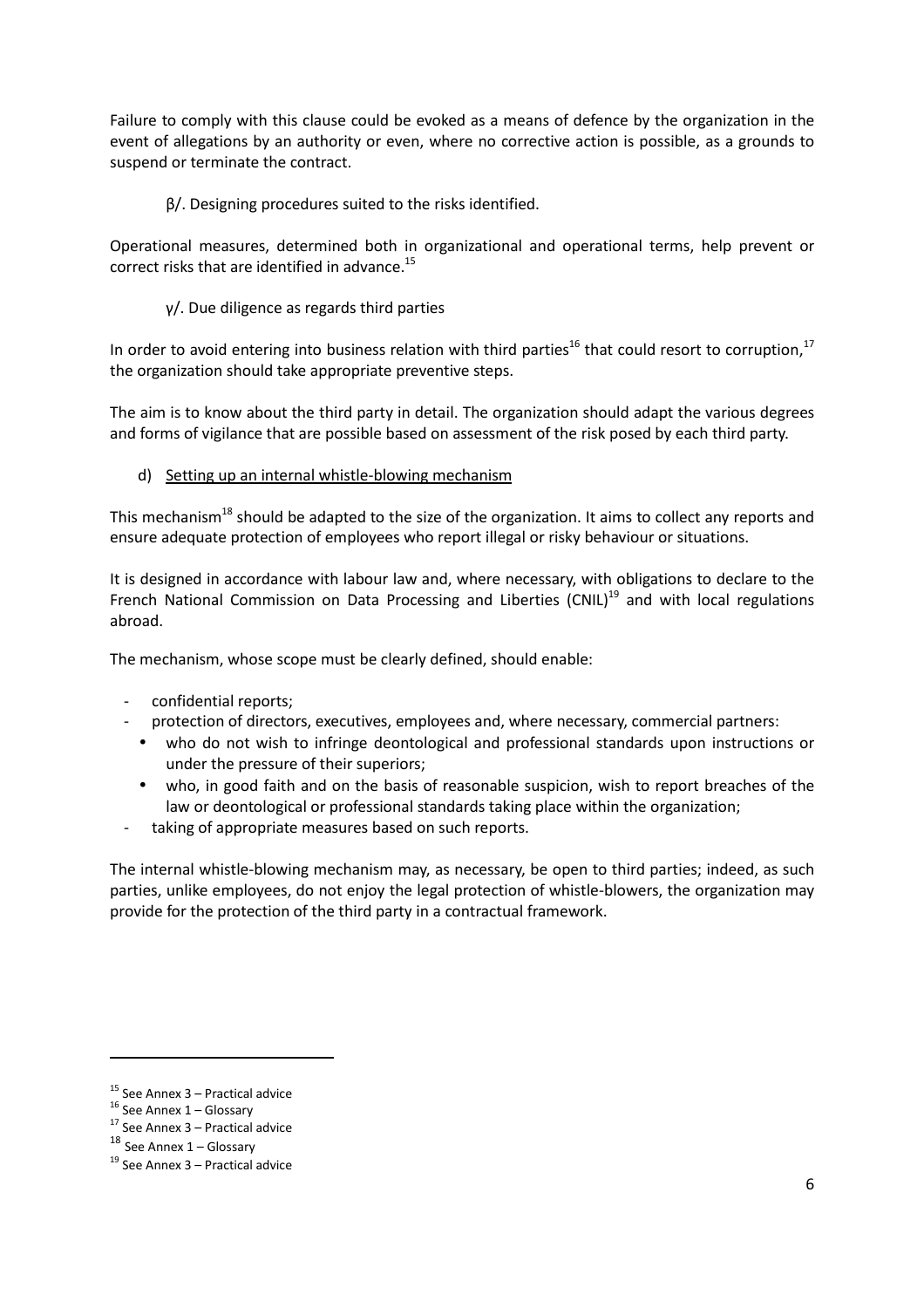# **4- Control mechanism**

Once the corruption prevention mechanism has been put in place, its effective implementation must be insured, depending on the size of the organization. Internal<sup>20</sup> and/or external control provides regular verification of its effectiveness.

An appropriate financial and accounting procedures system, including internal accounting controls, should guarantee that books, registers and accounts are sincerely kept, so that they cannot be used for the purposes of corruption or concealing corruption.

The report on such verifications must be presented to management bodies.

A compliance audit<sup>21</sup> can be a useful supplement to internal controls by providing an objective analysis of potential weaknesses of the implemented procedure and by offering advice on how to improve it.

## **5- Communication, training and follow–up of the anti-corruption compliance programme**

Management commitment<sup>22</sup> and the organization's anti-corruption compliance programme need to be known and applied at all levels and functions exposed and/or concerned, including management, sales, procurement, accounting and finances and human resources teams.

Initial and continuous training of employees and regular review of the anti-corruption programme are needed to ensure the message is well understood and acted upon, and to ensure that it remains dynamic and constantly updated. $^{23}$ 

An appropriate training programme is decisive to ensure the mechanism developed is fully efficient and, thus, credible.

The aim is to effectively implement management commitment, including through the creation of an appropriate training programme whose effectiveness is based both on its terms<sup>24</sup> and on the regular supervision and assessment of the way it is conducted.

Various types of training can be distinguished, in line with the risks identified in the chart:

- training of management, as well as of risk-exposed executives and employees;
- general employee outreach as regards the organization's values of integrity;
- where appropriate, outreach to certain third parties.

The organization should take the necessary steps to ensure that the corruption prevention mechanism evolves to match changes in the environment (such as new identified or experienced risks, new standards, corrective measures in the framework of reviews) and is subject to regularly updated external communication.

l

<sup>20</sup> See Annex 1 – Glossary

 $21$  See Annex 1 – Glossary

 $22$  See § 1 above.

<sup>&</sup>lt;sup>23</sup> See Annex  $3$  – Practical advice

<sup>24</sup> *Ibid.*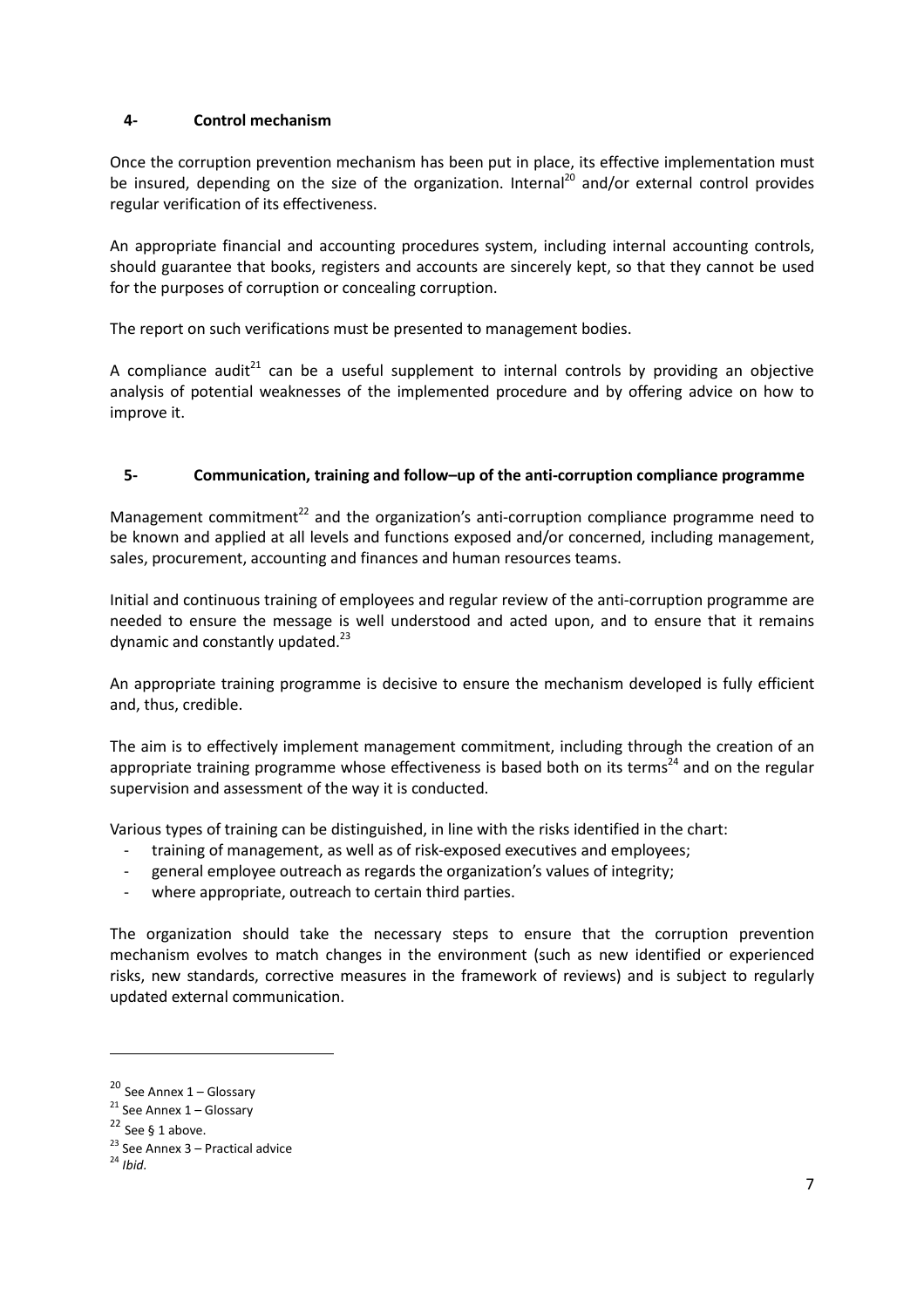# **6- Setting up a sanctions policy**

Without prejudice to the ability to report incidents that could constitute offences to police services or the territorially or nationally competent public prosecutor, the organization should set up an internal sanctions policy through appropriate disciplinary proceedings against all personnel, from employees through to executives, where it has been shown that they committed acts that infringed internal anticorruption policies and procedures.

Communication about these possible sanctions should come alongside that around the anticorruption compliance programme itself. The organization may decide, depending on circumstances, whether communication should take place regarding implemented sanctions decisions.

Analysis of the causes that made possible the incident that gave rise to sanctions could be a useful complement to the sanctions policy, providing a reflection into the ways of avoiding any repeat.

## **III. THE ACTIONS OF PROFESSIONAL FEDERATIONS**

Professional federations could usefully contribute to the implementation of the anti-corruption compliance programme by, for example:

- legislative and parliamentary monitoring;
- dissemination and updating of information on national and transnational corruption issues;
- outreach and incentive actions with organizations.